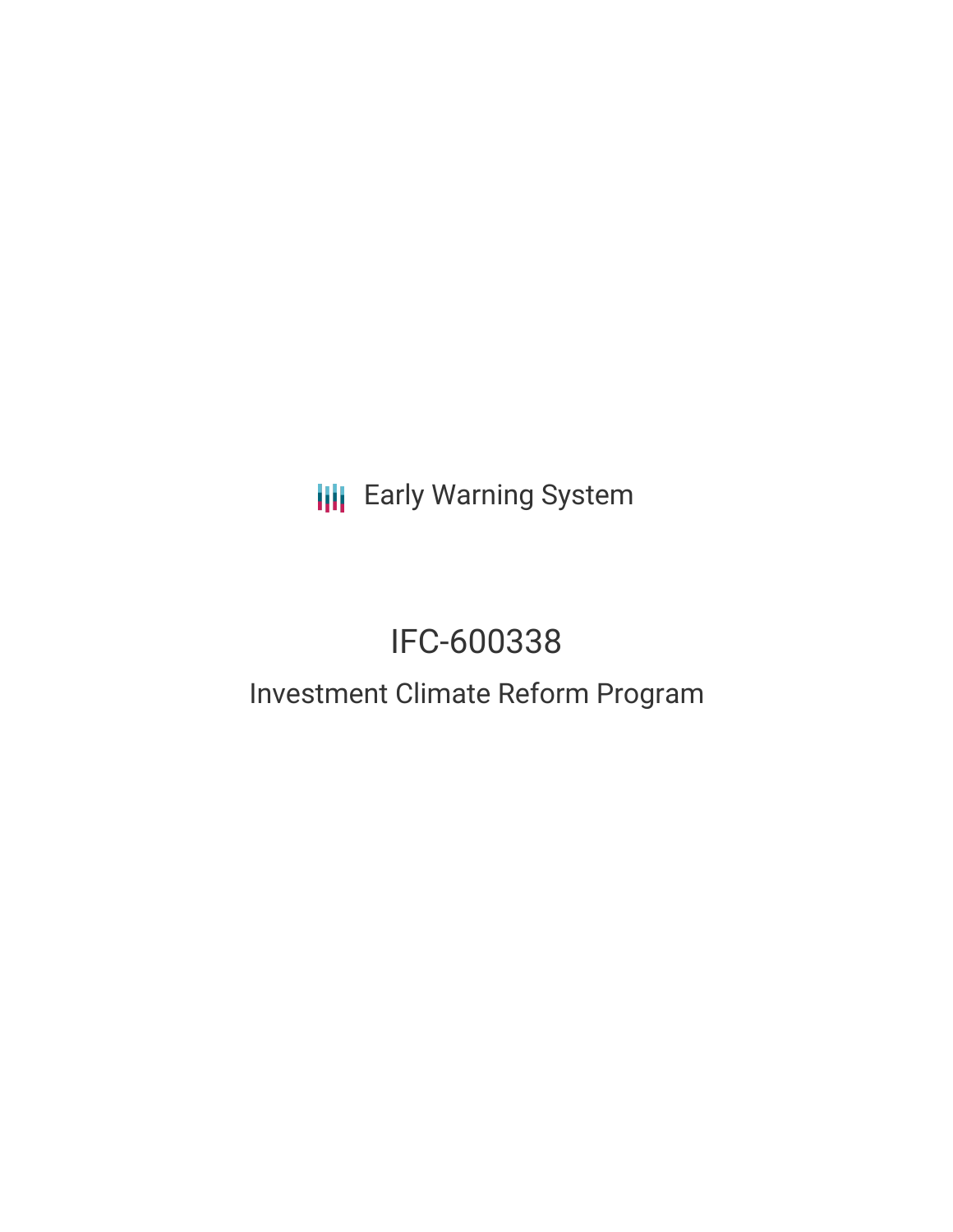

#### **Quick Facts**

| <b>Financial Institutions</b> | International Finance Corporation (IFC) |
|-------------------------------|-----------------------------------------|
| <b>Status</b>                 | Active                                  |
| <b>Bank Risk Rating</b>       |                                         |
| <b>Voting Date</b>            | 2015-02-01                              |
| <b>Sectors</b>                | Climate and Environment                 |
| <b>Project Cost (USD)</b>     | $$2.52$ million                         |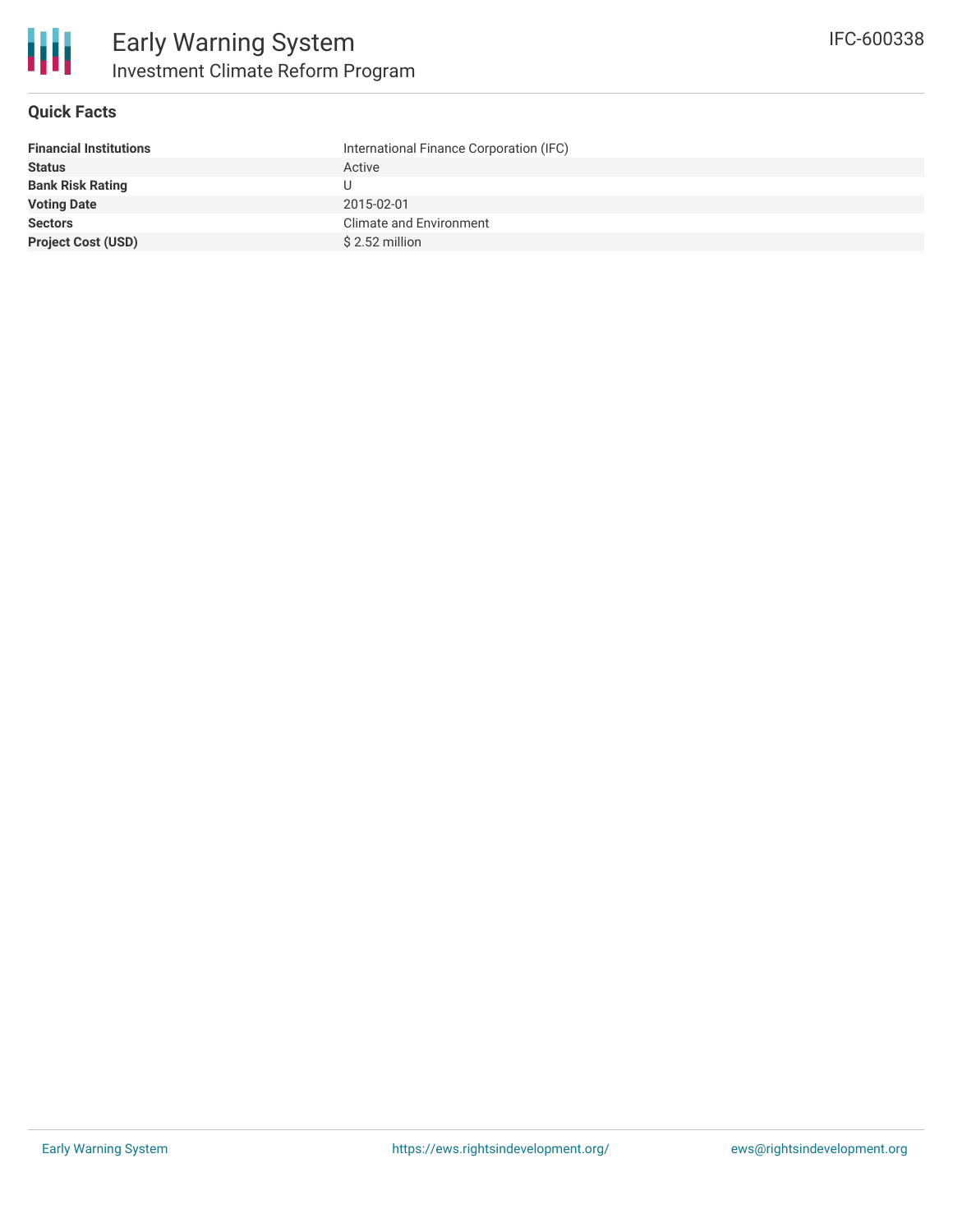#### **Project Description**

This project will implement 3 closely linked components over a 3 year period, including Public Private Dialogue (PPD), targeted Doing Business (DB) Reforms DB, Tax and Investment Climate (IC) reforms, as well as taking IC reforms to 1-2 other regions of the country. The main activities include:-

1) Technical advice and support to enhance private sector growth:

2) Galvanising reform appetite using the Doing Business Indicators

3) Mobilizing and supporting key stakeholders to engage in a structured, evidence based advocacy platform focusing on the economic agenda

Very good and targeted use of analytical tools, Monitoring & Evaluation, communication tools will underpin all the above work, to quantify, document, celebrate and announce quick wins, announce agreed next steps and to document commitments for reform.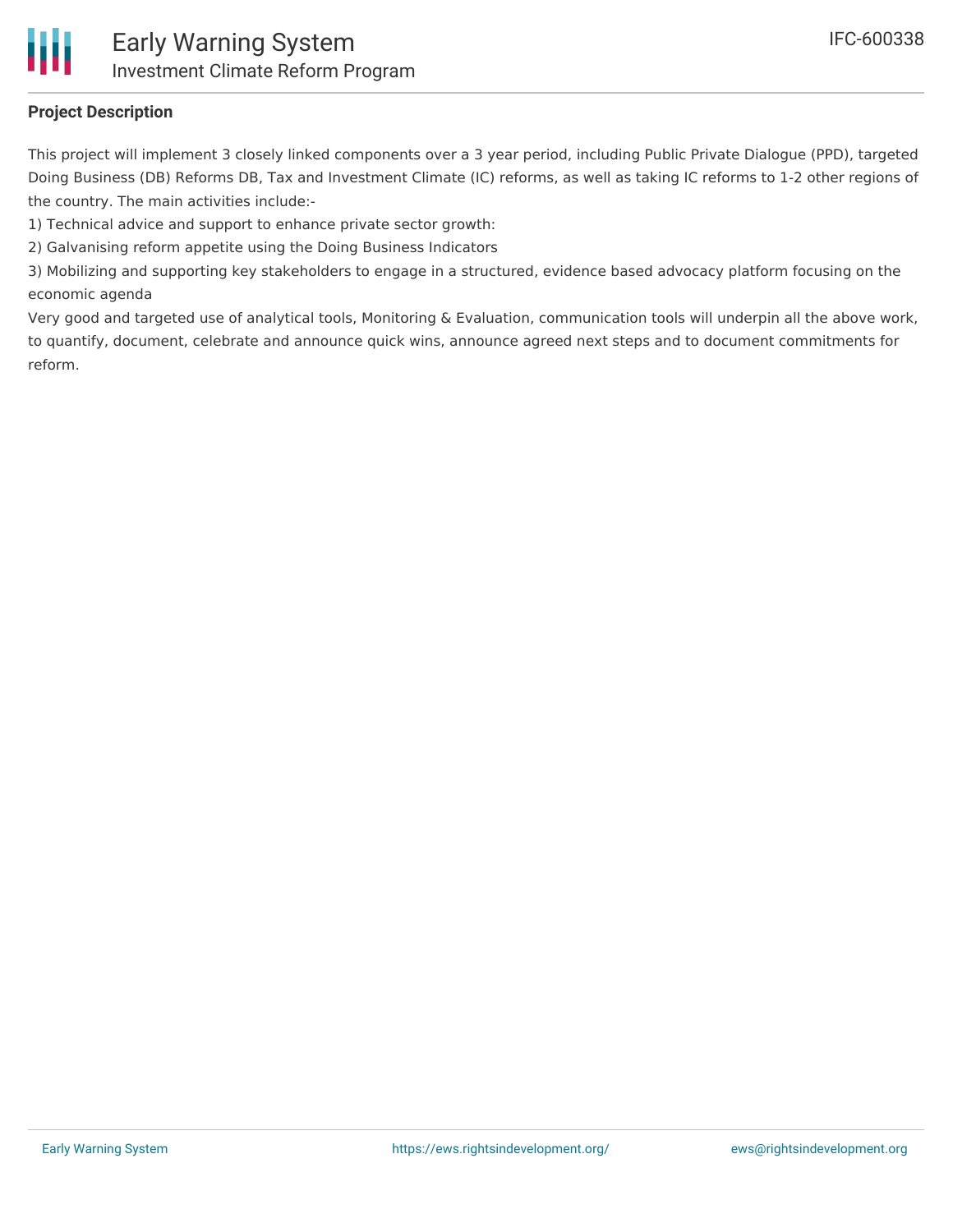

#### **Investment Description**

• International Finance Corporation (IFC)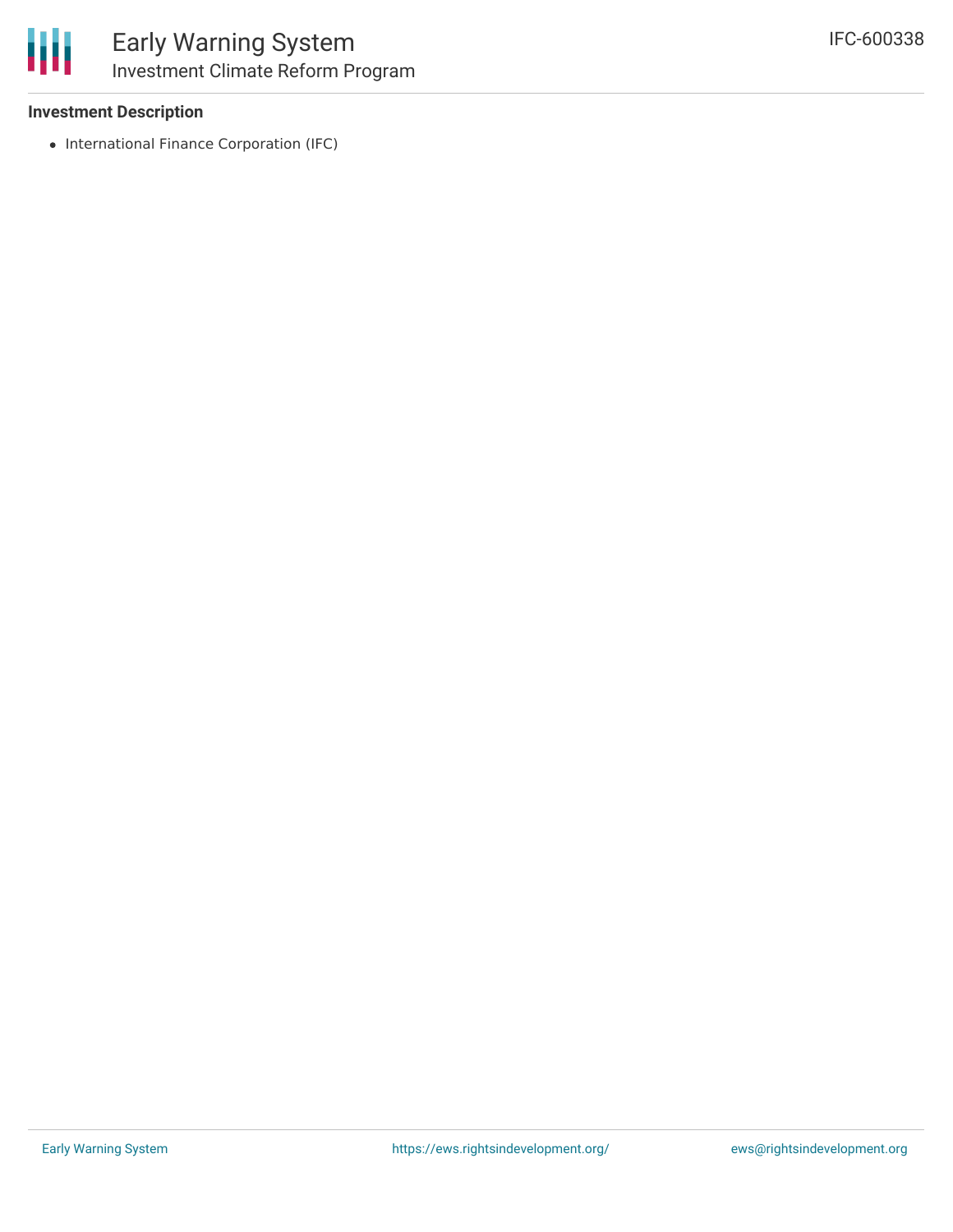

### **Contact Information**

ACCOUNTABILITY MECHANISM OF IFC

The Compliance Advisor Ombudsman (CAO) is the independent complaint mechanism and fact-finding body for people who believe they are likely to be, or have been, adversely affected by an IFC or MIGA- financed project. If you submit a complaint to the CAO, they may assist you in resolving a dispute with the company and/or investigate to assess whether the IFC is following its own policies and procedures for preventing harm to people or the environment. If you want to submit a complaint electronically, you can email the CAO at CAO@worldbankgroup.org. You can learn more about the CAO and how to file a complaint at http://www.cao-ombudsman.org/